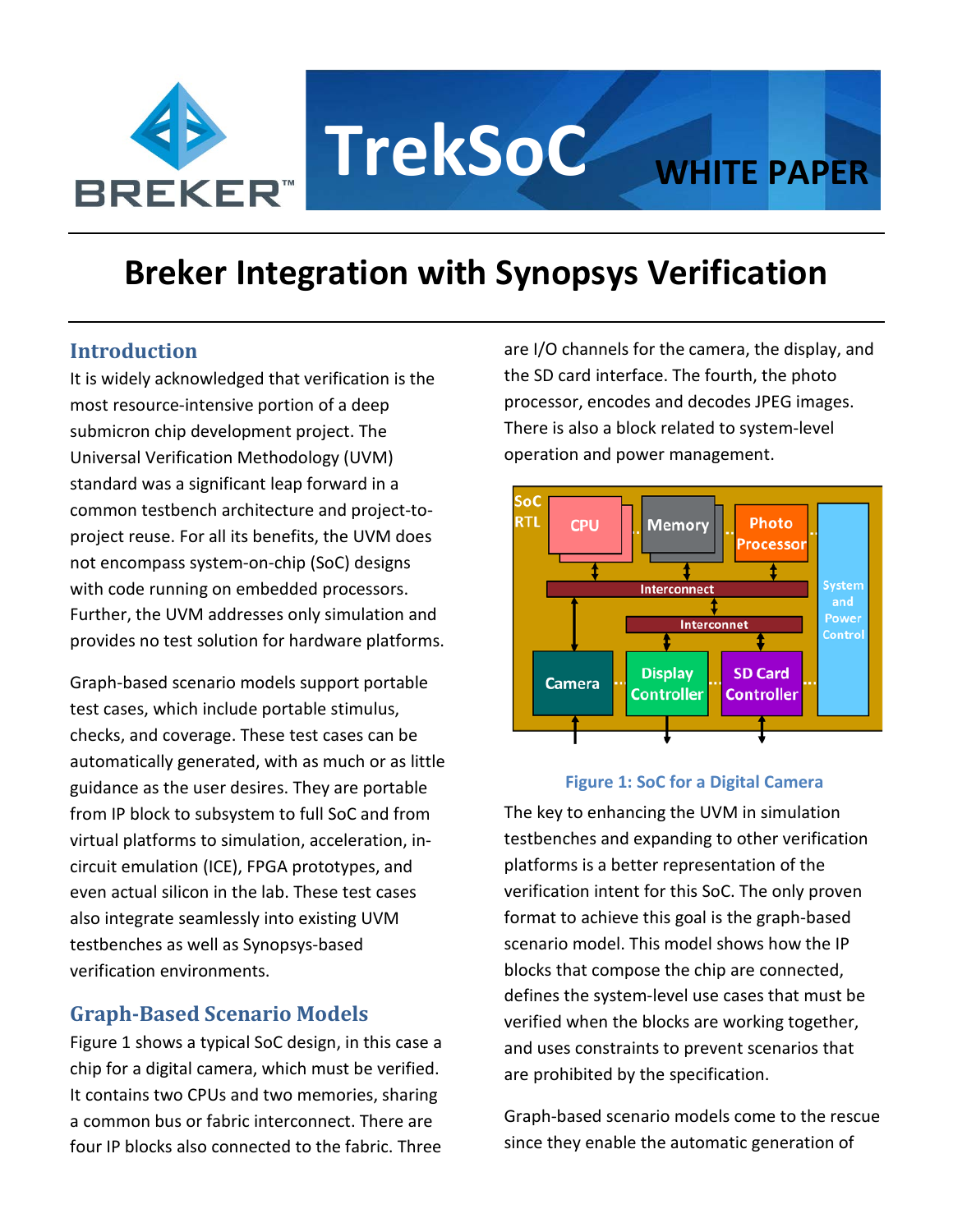test cases that run on the embedded processors while coordinating activity in the testbench. The graph "begins with the end in mind" by showing the possible outcomes on the left and the inputs on the right. Given the appropriate scenario model, a generator can "walk the graph" from left to right, following realistic use-case scenarios, to generate both C code for the processors and UVM transactions for the testbench.



**Figure 2: Scenario Model for a Camera SoC**

Figure 2 shows a top-level scenario model for the camera SoC. It begins on the left with the two possible outcomes, displaying or saving an image, and flows to the right for the two possible inputs, a new or saved image. As the generator walks the graph, the test cases would cover all user scenarios, including:

- Reading a raw image from the camera, displaying it, and writing the bitmap to the SD card
- Reading a raw image from the camera, displaying it, encoding it in the photo processor, and writing JPEG to the SD card
- Reading a bitmap image from the SD card and displaying it
- Reading a JPEG image from the SD card, decoding it in the photo processor, and displaying it

The multi-threaded, multiprocessor, self-verifying test cases generated by this process are far more complex than could ever be generated by a UVM testbench alone or written by hand. They are portable to any platform or model in which the embedded processor can run C code. They provide far more coverage than production software, which exercises the SoC sparsely and is not designed to find hardware bugs.

## **Integration with Simulation**

The solution for portable test cases described in the previous section is available today from Breker Verification Systems and has been in use by major chip vendors for several years. Numerous Synopsys customers have been able to take advantage of graph-based scenario models and automatically generated test cases because the Breker TrekSoC product has been integrated seamlessly into the Synopsys verification flow.

Specifically, the TrekSoC product from Breker has been integrated with Synopsys products at six major points. The first is simulation of the generated test cases. Figure 3 shows how the test cases generated from the graph-based scenario model for the camera SoC are downloaded into the chip and run in the Synopsys VCS simulator.

As mentioned earlier, one key advantage of these generated test cases over the UVM is that the processors and testbench remain fully coordinated and synchronized. The C code running in the processors is "in charge" of the test case, as suggested by the emerging industry term "software-driven verification." In addition to the C code, the generator produces a list of "events" that the testbench must handle during the simulation. These include supplying data to chip inputs, accepting data from chip outputs and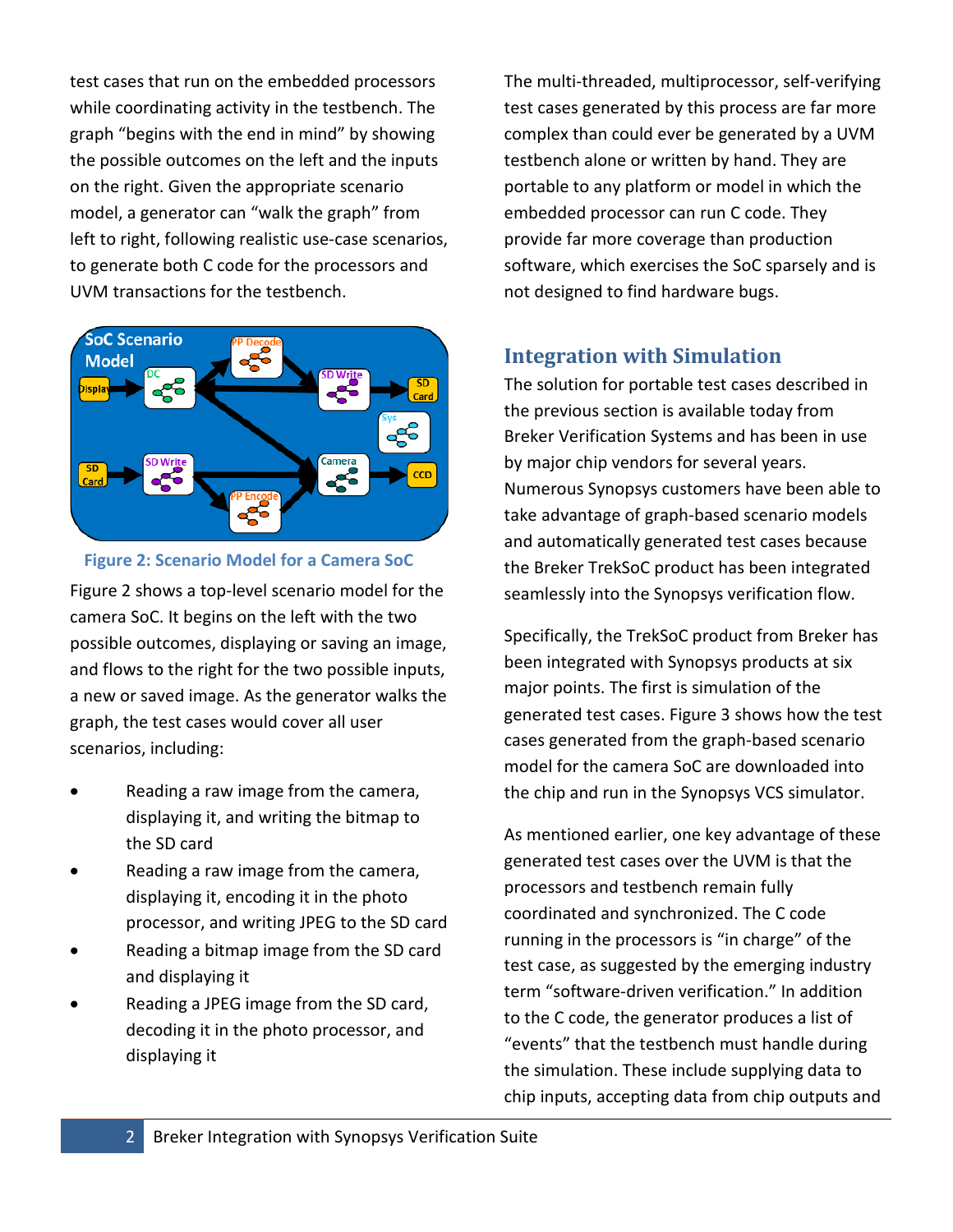

**Figure 3: TrekSoC Integration into the Synopsys Verification Suite**

bit-level protocols of I/O interfaces. The UVM virtual sequencer is not needed in simulation with TrekBox, although the verification team may choose to keep some passive testbench components active. These might include scoreboards, protocol checkers, assertions, functional coverage, and even code coverage.

In addition to the VC VIP, the Synopsys DesignWare semiconductor IP library

checking against expected results, printing status information to a log file, and displaying real-time progress of the test case.

When one of the C programs is ready to trigger the testbench to perform some action, it writes an event ID to a memory-mapped mailbox. The TrekBox runtime module reads the ID, looks it up in the event list, and performs the specified action. This interlock scheme ensures, for example, that data is never provided to the chip until it is ready for it.

The second link to Synopsys products is the reuse of UVM-compliant VC Verification IP (VIP). Synopsys provides VIP titles for a broad range of industry-standard protocols, significantly reducing the amount of testbench code written by the verification team. In Figure 3, Synopsys VIP is shown for all the I/O channels. TrekBox connects directly to these VIP components, subsuming the sequencer functions performed by a traditional UVM testbench. This leverages existing UVM VIP, and also greatly simplifies the scenario models since they don't have to reflect

includes cores that implement the design for many industry protocols. In Figure 3, the SD card controller is shown in purple because SD is one of the protocols available from Synopsys. Other blocks might also be provided from DesignWare, such as ARC processors for the CPUs. All of these IP titles are fully compatible with the scenario model and will simulate efficiently along with the user's custom RTL blocks.

# **Integration with Debug and Coverage**

Since the test cases generated by TrekSoC are complex, Breker provide a number of features to help users understand what's happening across multiple threads on multiple processors. Figure 4 shows one very useful display generated and updated by TrekBox as the simulation is running. Arrows trace each use case as its constituent tasks move from thread to thread or processor to processor. In the example shown, the SD card controller reads a previously stored JPEG image and stores it into memory. The photo processor retrieves the image, decodes it, and places the result back into memory. Finally, the display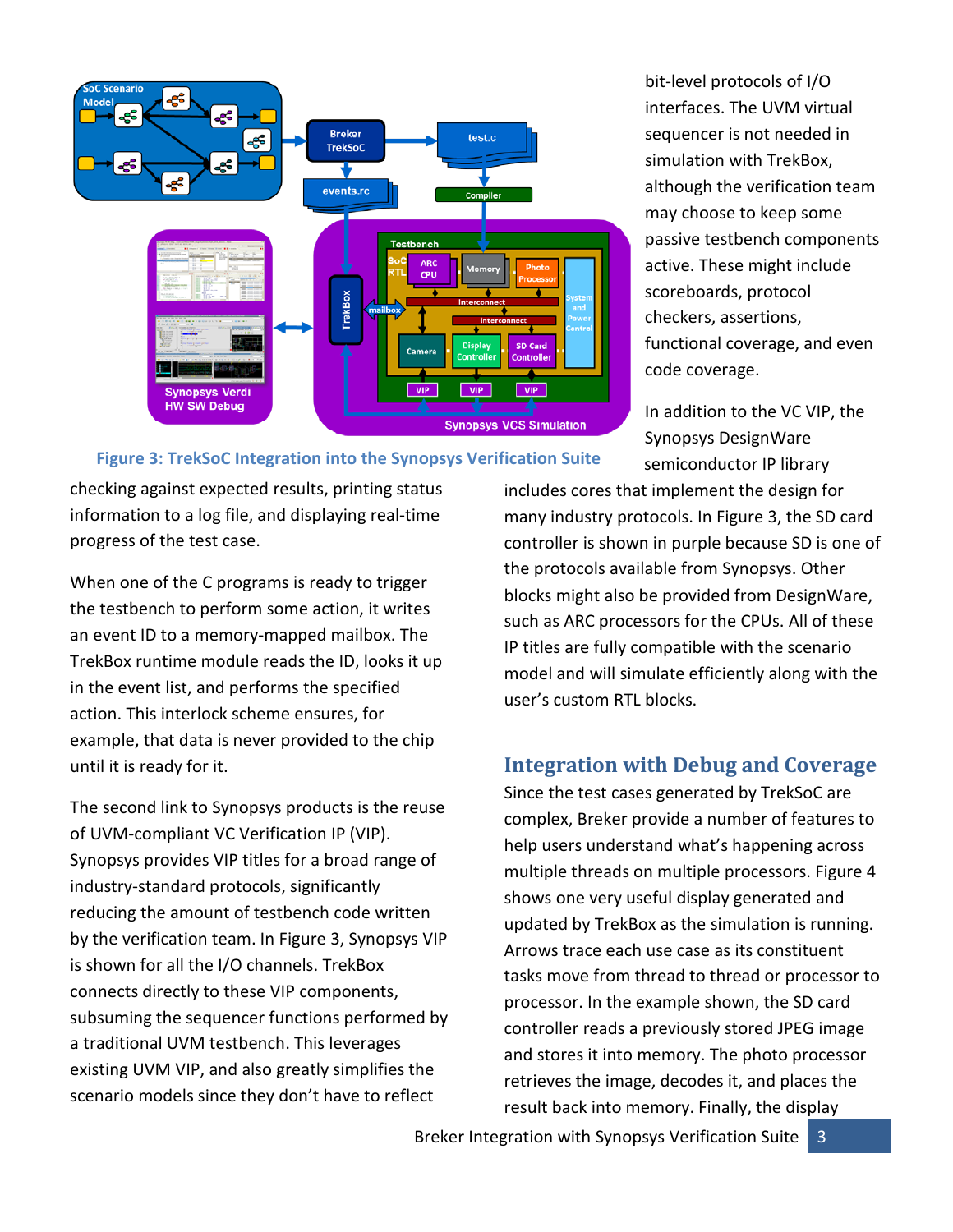controller grabs the image and shows it on the camera screen. If the SoC supports concurrent or pipelined operations, then use cases will be interleaved in the test case and in the display.



#### **Figure 4: TrekBox Thread Display**

TrekBox displays the generated C code, but Breker does not attempt to provide a complete integrated development environment (IDE). Instead, the fourth point of integration is with the industry-leading Verdi HW SW Debug solution. This integration is critical; when a failure occurs in the automatically generated test cases, the verification engineers want to debug it using the same tools and methodology they use for their own production software and hand-written C tests. All the usual capabilities of Verdi Debug for UVM testbench simulation are available, including coordinated waveform viewing and SystemVerilog source code browsing.

With Verdi HW SW Debug, these capabilities are expanded to include viewing and analysis of the C code and the compiled assembly code running on the processors. Thus, the power of RTL debug and an embedded IDE are available together. These capabilities are integrated directly with the Breker GUI, as shown in Figure 5. If the user moves the simulation timeline in one environment, it changes in the other as well. This

ability is enabled by the Synopsys VC Apps Exchange partnership program.

Figure 5 shows another aspect of debugging the TrekSoC-generated test cases. When the tests are scheduled, the thread display shown in Figure 4 is generated and update by TrekBox as the test case runs. Since bus congestion and other factors make the exact runtime of each operation in each test case unpredictable, this display is an estimated flow. As the test case runs, the C programs send events to TrekBox as each task starts and ends. At the end of the run, the thread display can be updated to show the actual time consumed by each task. Figure 6 shows the presimulation (as in Figure 4) and post-simulation (as in Figure 5) views together.



# From the timing information, TrekBox can provide a form of concurrency coverage, for example, whether the SD card controller was ever writing a JPEG image at the same time that the photo processor was encoding a new image. In fact, the Breker tools report multiple forms of coverage, all of it at the system level and all of it related to realistic user scenarios and use cases. For example, the user can find out which nodes in the graph have been exercised as well as which paths have been traversed in the process of generating the test cases. Further, system-level **Figure 5: Integration of Verdi and TrekBox**

coverage can be closed automatically.